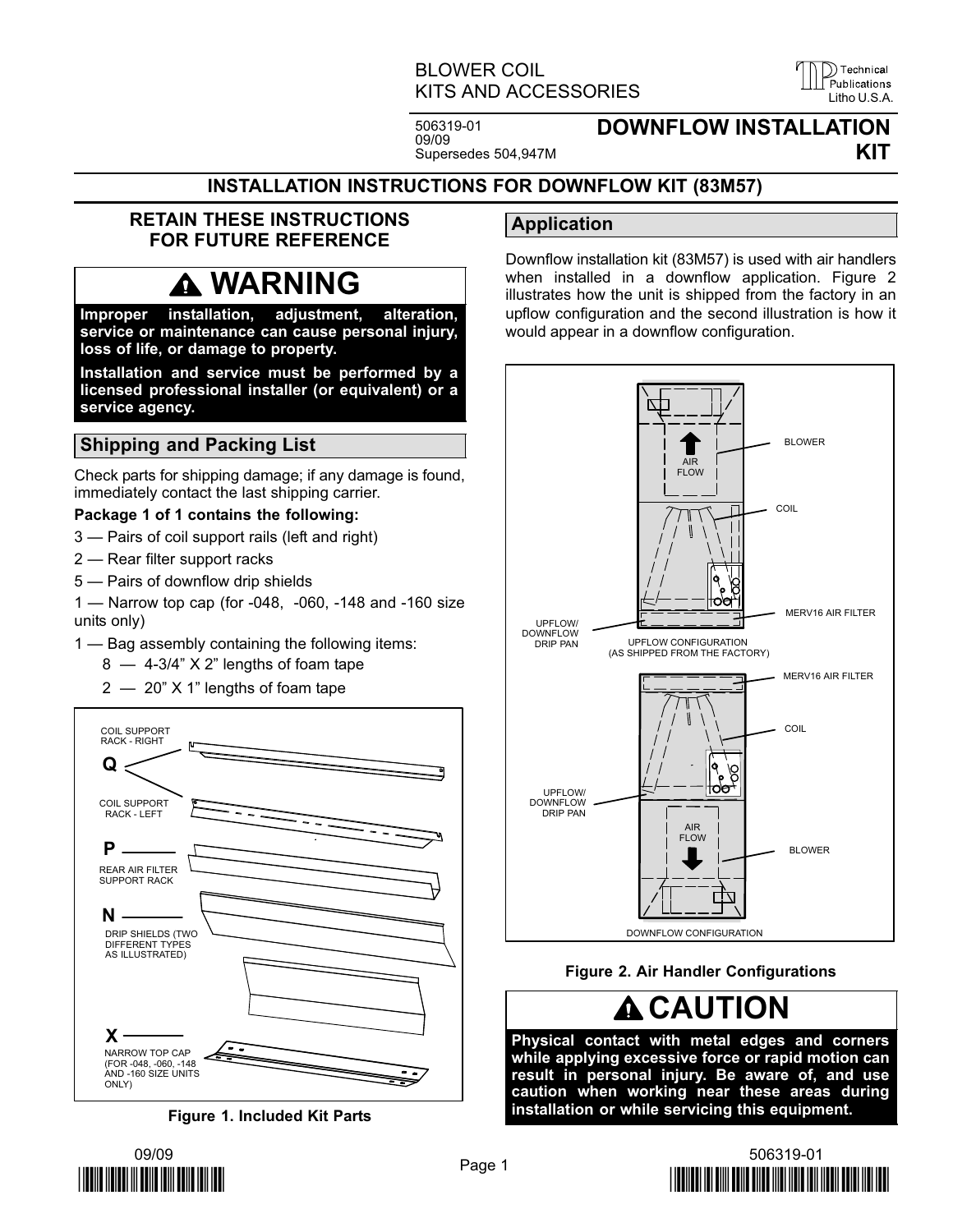#### <span id="page-1-0"></span>Installation



Figure 3. Assembly View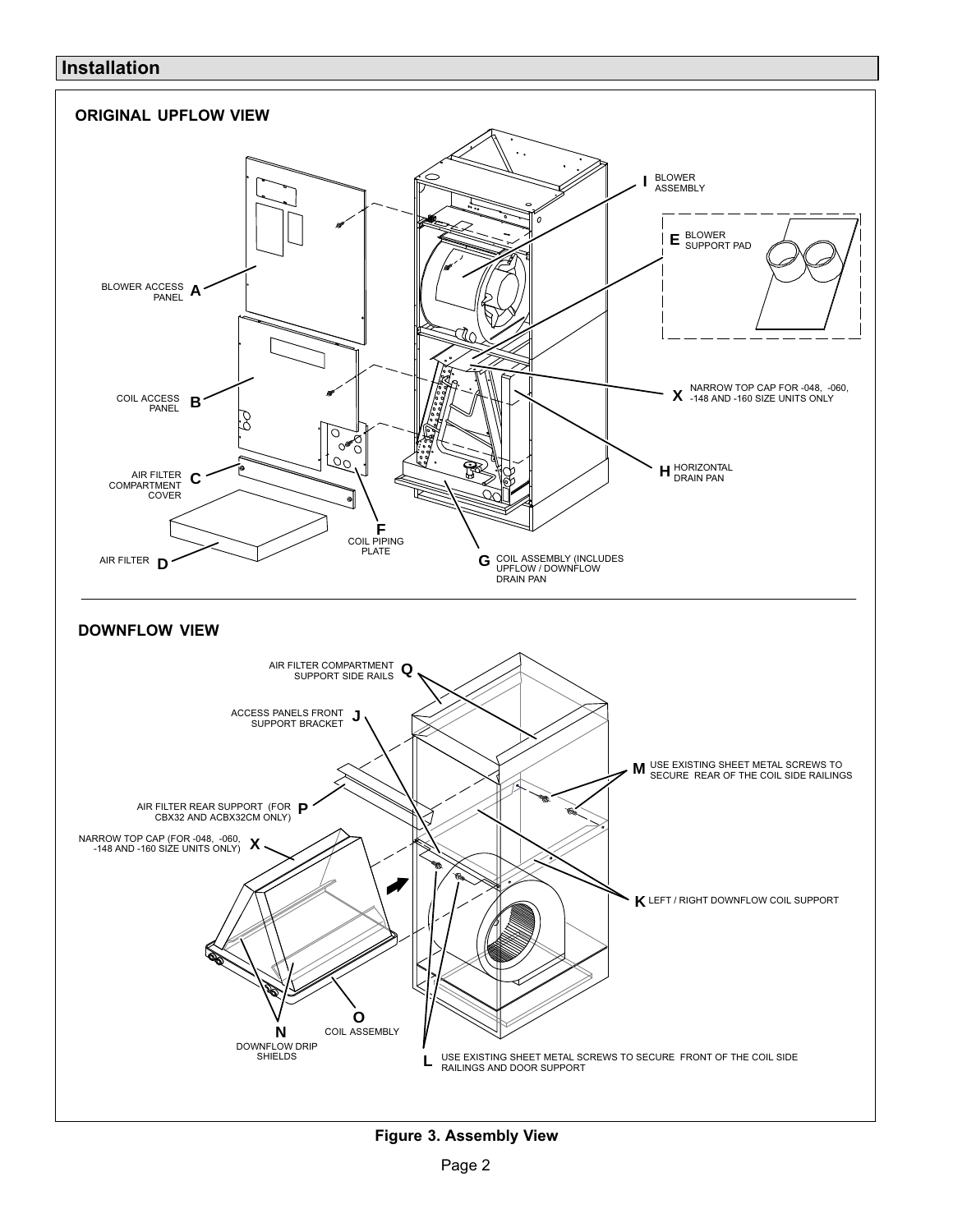Installation

# **A CAUTION**

Physical contact with metal edges and corners while applying excessive force or rapid motion can result in personal injury. Be aware of, and use caution when working near these areas during installation or while servicing this equipment.

Use figure [3](#page-1-0) to locate specific components of the air handler assembly.

- 1. Remove the A, B and C access panels.
- 2. Remove air filter D.
- 3. Remove and discard the corrugated blower support pad E which is located between the blower I and coil G assemblies.
- 4. Remove coil piping plate F.
- 5. Remove the coil assembly G from unit.
- 6. Remove the horizontal drain pan H from the blower coil assembly.
- 7. Remove wide top cap from the coil assembly if it is −048 or −060, −148 and −160 size units.
- 8. Install narrow top cap X if unit is a −048, −060, −148 and −160 size units. 9. Rotate cabinet 180- from the upright position.
- 

NOTE  $-$  It may be necessary to remove the blower assembly to lighten the cabinet for lifting.

- 10. Remove the front access panels support bracket J from the unit and set aside for re−installation later.
- 11. Three pairs (left and right) of coil support rails  $K$  are provided. Use the information given in table 1 to select the proper rails for the application. Position and install a coil support rail on each side of the cabinet. The rail must be installed level with the door support which was removed..

| Unit Model Number                                                                                                                       | <b>Rail Length</b> |
|-----------------------------------------------------------------------------------------------------------------------------------------|--------------------|
| CB27UH-018, -024<br>CBX27UH-018, -024<br>CB29M-21/26, -31, -41, -46<br>CB30M-21/26, -31<br>CBX32M-018/024, -030                         | 20-7/16 (519)      |
| ACBX32CM-136<br>CB27UH-030, -036<br>CBX27UH-030, -036<br>CB29M-51. -65<br>CB30M-41, -46<br>CBX32M-036, -042<br>CBX40UHV-024. -030. -036 | 22-7/16 (570)      |
| ACBX32CM-148, -160<br>CB27UH-042, -048, -060<br>CBX27UH-042, -048, -060<br>CB30M-51, -65<br>CBX32M-048, -060                            | 24-7/16 (621)      |

#### Table 1. Coil Side Support Rails — Inches (mm)

12. Loosen the existing screw M on each side of the rear end of the cabinet. Slide the rear of the coil side support rail slot over the screw and tighten the screw securely.

- 13. Use the existing screws L to secure the front end of the coil side support rails and the existing door support.
- 14. Use table 2 to select the properly sized drip shields for the unit. Drip shields divert condensate to drain pan when blower coil is installed in the downflow position.

Table 2. Downflow Drip Shields — Inches (mm)

| Unit                                                                                                         | Part No. | Length       |
|--------------------------------------------------------------------------------------------------------------|----------|--------------|
| CB29M-46                                                                                                     | IB-74274 | 15-7/8 (403) |
| CB29M-51, -65                                                                                                | LB-74272 | 17-7/8 (454) |
| CBX40-024, -030, -036                                                                                        | LB-88663 | 15-7/8 (403) |
| CB29M-31, -41                                                                                                | LB-88658 | 15-3/4 (400) |
| CB27UH-018, -024<br>CBX27UH-018. -024<br>CB30M-31<br>CBX32M-030                                              | LB-88658 | 15-3/4 (400) |
| ACBX32CM-136<br>CB27UH-030, -036<br>CBX27UH-030. -036<br>CB30M-41, -46<br>CBX32M-036, -042                   | LB-88663 | 17-3/4 (451) |
| ACBX32CM-148. -160<br>CB27UH-042, -048, -060<br>CBX27UH-042, -048, -060<br>CB30M-51, -65<br>CBX32M-048, -060 | LB-88664 | 19-3/4 (502) |

NOTE — Apply pre-cut foam tape as described in steps 15 and [16](#page-3-0). The foam tape creates a seal between the drip shield and both the coil and the drain pan so that water will not be allowed into the air stream.

15. Apply two pieces of foam tape (provided) down both ends of each shield. The tape should measure 4−3/4" X 2" (120 X 25 mm). Ensure that the tape covers both sides of the shield equally (see figures 4 and 5).



(LB−74272 and LB−74274)



Figure 5. Tape Application (LB−88658, LB−88663 and LB−88664)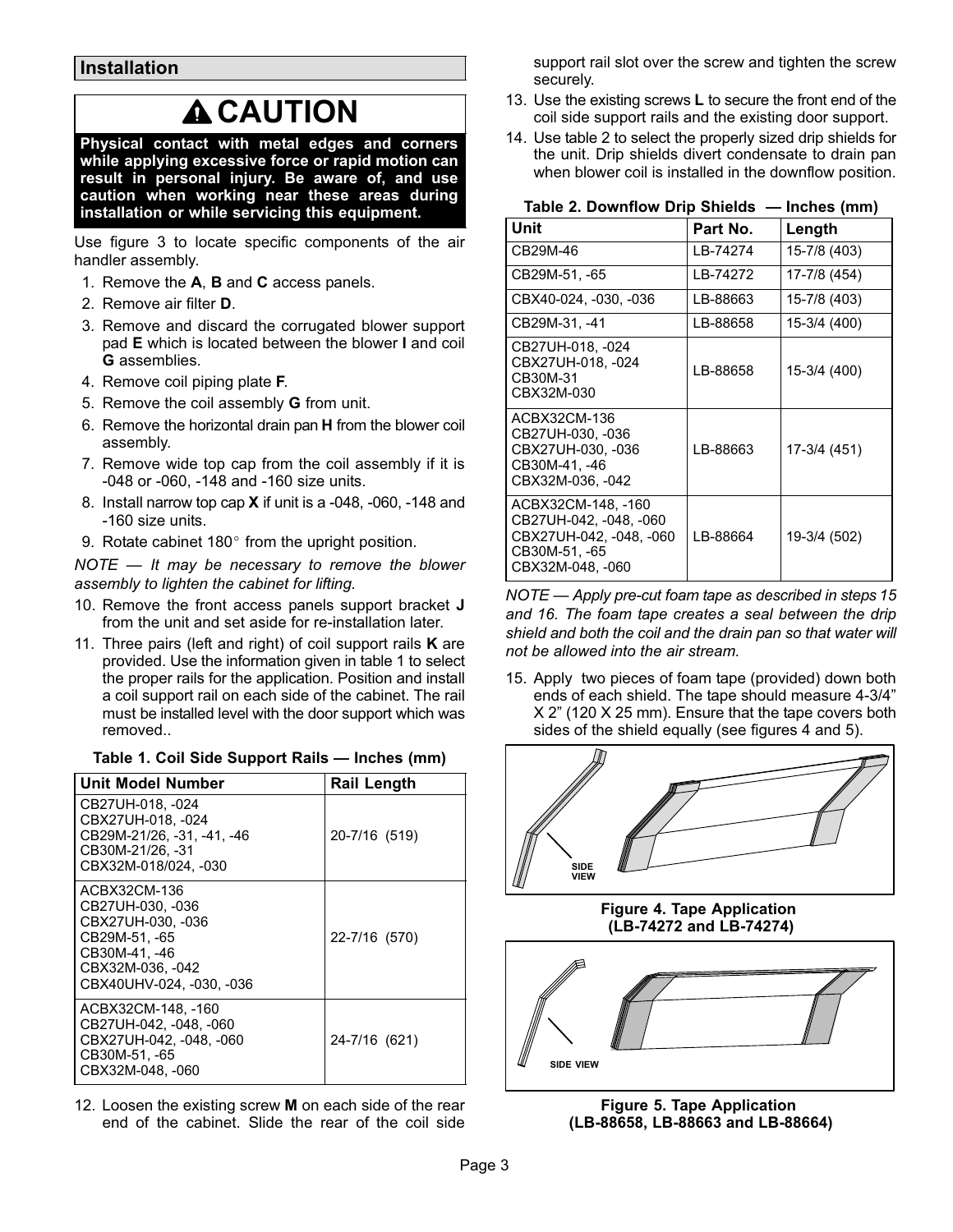<span id="page-3-0"></span>16. Apply the longer piece of foam tape on one side between the pieces on each end. This piece of tape is 1" wide and should be trimmed to fit (see figures 6 and 7).

NOTE — Insulating tape is required along the full length of the bottom of shields used with ACBX32CM, CB27UH, CBX27UH, CB30M, CBX32M, CBX32UFO, CBX40UHV and smaller CB29M units to ensure a good seal (see figures 6 and 7).



Figure 6. Tape Application (LB−74272 and LB−74274)



Figure 7. Tape Application (LB−88658, LB−88663 and LB−88664)

17. From the underside of the coiL, install the downflow drip shields N. Make sure that the shield is firmly in place. It may be necessary to apply light force to position the shields into the bottom of the drain pan (see figures 8 and 9).



Figure 8. Downflow Drip Shields (LB−74272 and LB−74274)



Figure 9. Downflow Drip Shields (LB−88658, LB−88663 and LB−88664)

- 18. Slide the coil **O**, and blower I (if removed) assemblies back into the cabinet.
- 19. Install coil piping plate F.
- 20. Install the provided rear filter support rail P between the filter rails (see table 3 for applicable units). Slide the rear filter rail between the side filter rails as shown in the illustration on page 2.

| Table 3. Rear Filter Support Rails - Inches (mm) |  |  |
|--------------------------------------------------|--|--|
|--------------------------------------------------|--|--|

| ∣ Unit                                         | ∣ Length     |
|------------------------------------------------|--------------|
| CB29M-21/26, CB30M-21/26 and<br>CBX32M-018/024 | 14-1/2 (368) |
| All other units and sizes.                     | 19-1/2 (495) |

21. Install air filter D.

NOTE — Remove air filter from plastic bag

- 22. Make sure that the unit is level.
- 23. Use sheet metal screws to connect the return and supply air plenums, as required.

NOTE — In downflow applications, use only metal or class I supply and return air plenums.

## **AWARNING**

If electric heat section with circuit breakers ECB29, If electric heat section with circuit breakers EOD25,<br>AECB29 or ECB40 is applied to downflow, the<br>circuit breakers must be rotated 180° to the UP circuit breakers must be rotated 180° to the UP position. See ECB29 or ECB40 installation instructions for more details.